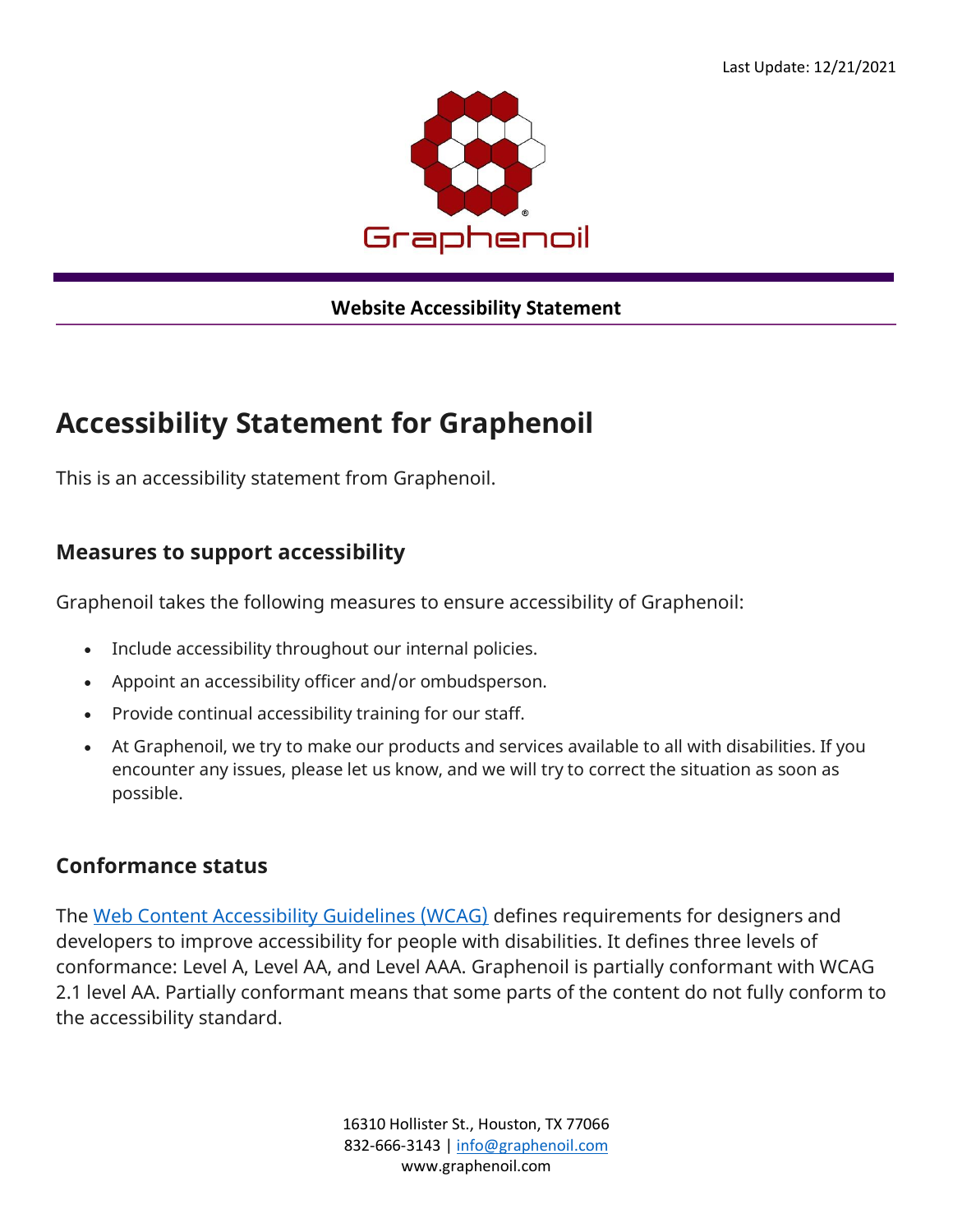## **Feedback**

We welcome your feedback on the accessibility of Graphenoil. Please let us know if you encounter accessibility barriers on Graphenoil:

- Phone: 832-666-3143
- E-mail: [info@graphenoil.com](mailto:info@graphenoil.cominfo@graphenoil.com)
- Visitor Address: 16310 Hollister St. Houston, TX 77066
- Postal Address: 16310 Hollister St. Houston, T, TX 77066
- Contact us on social media: [http://www.facebook.com/Graphenoil,](http://www.facebook.com/Graphenoil) [http://www.twitter.com/Graphenoil,](http://www.twitter.com/Graphenoil) [https://www.instagram.com/graphenoil/,](https://www.instagram.com/graphenoil/) [https://www.youtube.com/channel/UCMpLO4xadiqdfsFujvCLddw,](https://www.youtube.com/channel/UCMpLO4xadiqdfsFujvCLddw) [https://www.pinterest.com/graphenoil/,](https://www.pinterest.com/graphenoil/)<https://www.linkedin.com/company/graphenoil>

We try to respond to feedback within 2-5 Business Days.

### **Assessment approach**

Graphenoil assessed the accessibility of Graphenoil by the following approaches:

• Self-evaluation

## **Formal approval of this accessibility statement**

This Accessibility Statement is approved by:

Graphenoil Website Accessibility Lead

### **Date**

This statement was created on 21 December 2021

16310 Hollister St., Houston, TX 77066 832-666-3143 [| info@graphenoil.com](mailto:info@graphenoil.com) www.graphenoil.com